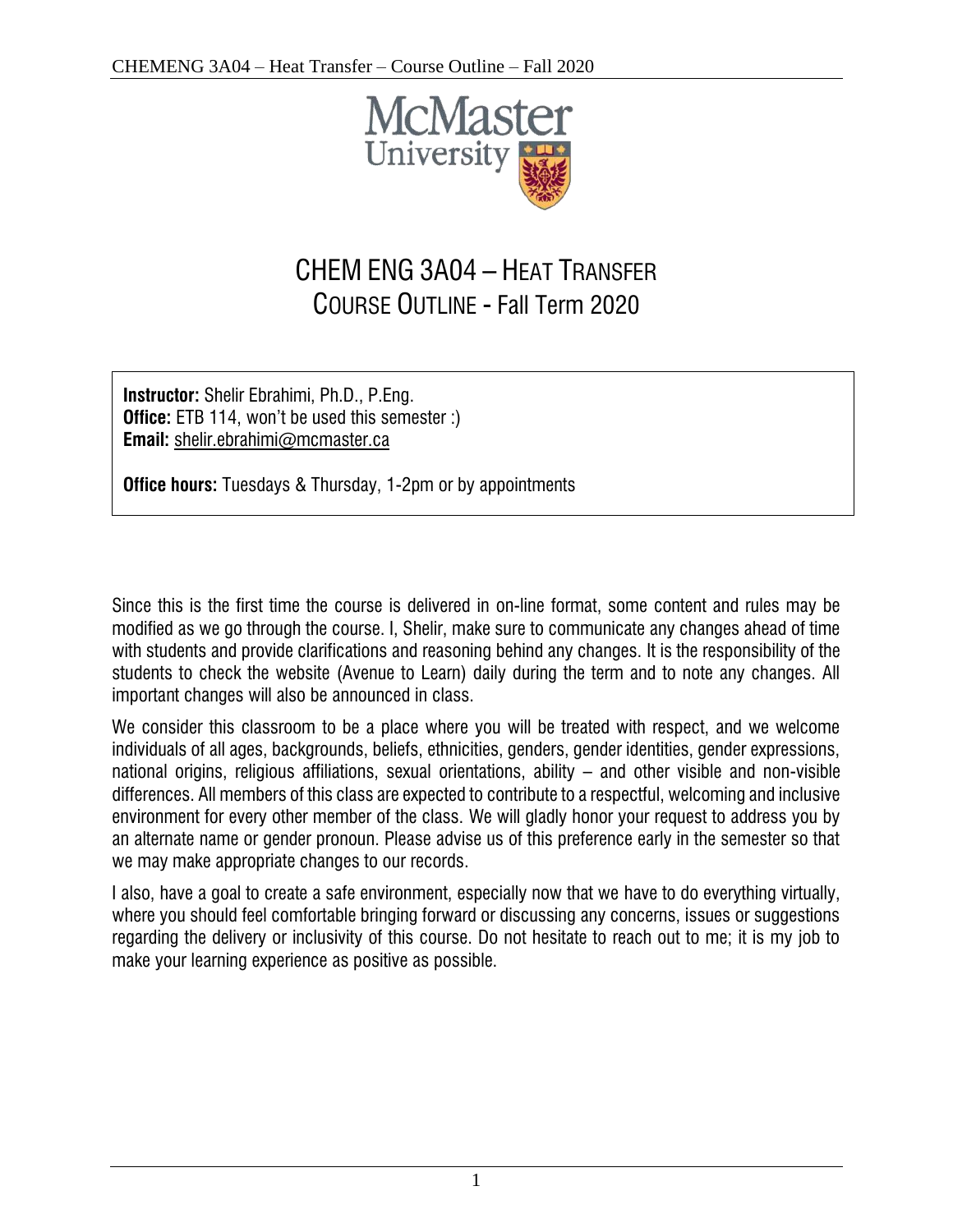#### **CLASS TIMETABLE:**

All of the lectures, tutorials, and labs are conducted through MS Teams and will be recorded. The instruction on how to join and use MS Teams are posted on Avenue. The recorded videos will be available on A2L as well.

Lectures: Mon, Wed, Thu: 5:30-6:20pm

Tutorials: T01 – Wed, 8:30-10:20am T02 – Mon, 10:30am-12:20pm T03: Fri, 9:30-11:20am

**COURSE OBJECTIVES:** This course will cover the principles of conservation of energy and heat transfer principles. Also, one of the areas of focus for this course is "Heat exchange Network Analysis" and "Heat Exchanger Design" which is the base for the course project. We will also learn of the similarity between heat transfer, mass transfer and fluid mechanics and how the solution in one field can often be used to obtain solutions in the others. We will also learn how to approach solving problems in the field and the use of both fundamental theory and empirical correlations to design equipment suitable for heat transfer across multiple applications.

**REQUIRED TEXT**: The e-book of the required text is available on Campus Bookstore. If for any reasons you prefer to have the print copy, you can buy it directly from the publisher or Amazon.

*Book title: Fundamentals of Heat and Mass Transfer*, 8 th edition, Theodore L. Bergman, Adrienne S. Lavine, Frank P. Incropera, David P. DeWitt. Wiley and Sons, 2019

Campus store link for e-book: [https://bit.ly/ChE3A04\\_Ebook](https://bit.ly/ChE3A04_Ebook)

#### **NOTE: Previous editions of the book are very similar and include almost all of the materials to be covered in this course.**

**WEBSITE**: Although the lectures and tutorials are conducted online through MS Teams, the Avenue to Learn website will be used as the primary location for posting course materials including lecture slides, course notes, tutorial problems and solutions, assignments and solutions, announcements, etc. Marks will be disseminated through Avenue as well.

**TAS' OFFICE HOURS**: TA's will each be available for 1 hr/week, that means you have 3 hours of TA time each week. The office hours will be announced on Avenue during the first week of classes. All office hours are held on MS Teams as well. Please note that TA office hours may change during the semester. All changes will be announced on Avenue. Office hours with the instructor (out of the schedule office hours) will be arranged on a case-by-case basis and can be scheduled via email.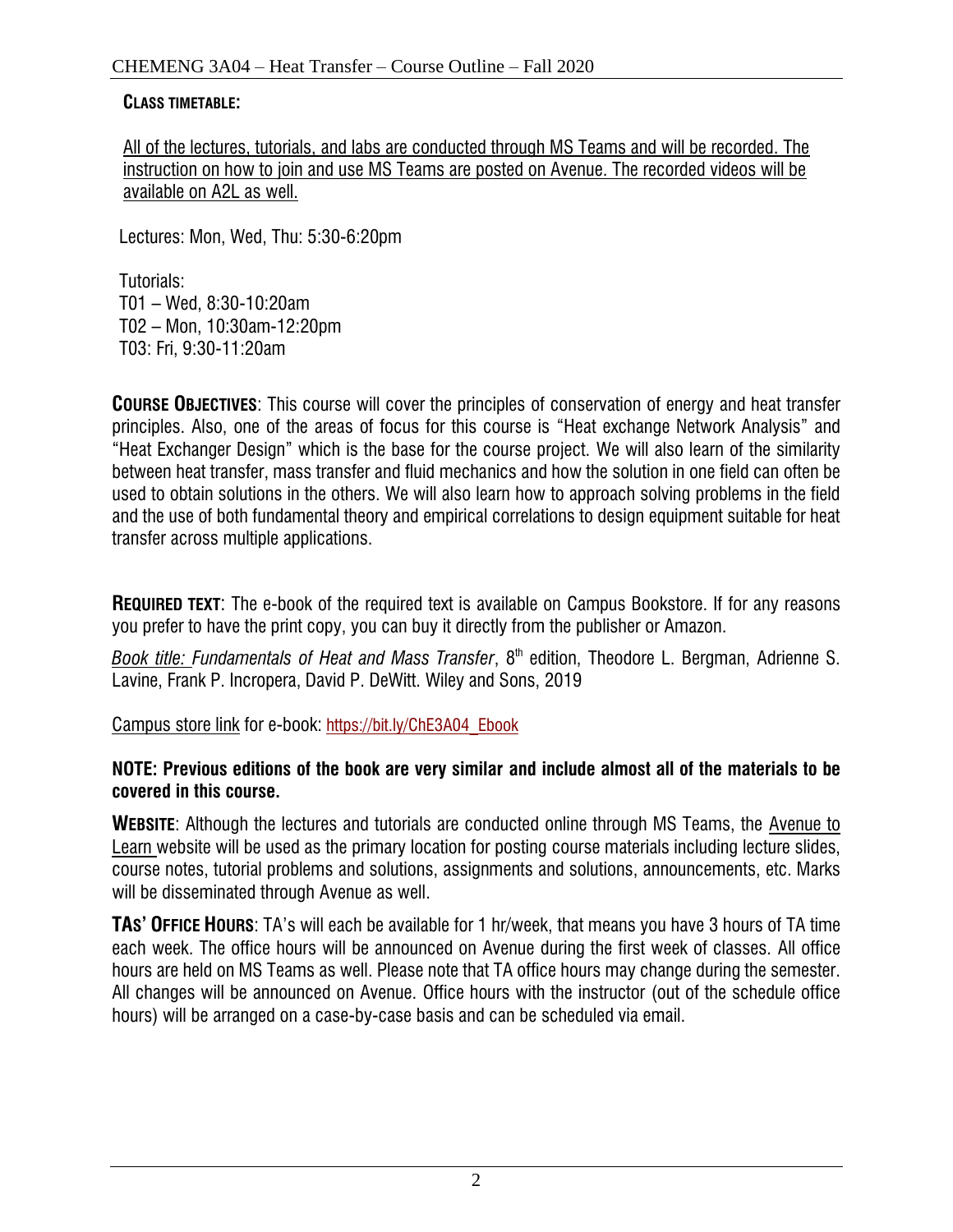### **GRADING**:

| Weight (%) | <b>Component</b>                   |  |
|------------|------------------------------------|--|
| 25%        | <b>Two-Stage Assignments</b>       |  |
|            | (5 assignments in total, 5% each)  |  |
| 30%        | <b>Design Project</b>              |  |
| 20%        | Tests (2 tests in total, 10% each) |  |
| 25%        | <b>Final Examination</b>           |  |

**Notes**:

- You have to receive a passing grade (50%) on 1) the average of all assignments, 2) design project, and 3) final exam, to be able to pass the course. If you do not pass one of these components, you will fail the course and your grade will be the one you have received on the failed component.
- If you MSAF an assignment, the weight will be transferred to the rest of the assignments.
- If you MSAF any of the tests, the weight will be transferred equally to the other test and your final exam.

**IMPORTANT DATES:** The following is a list of important dates related to this course. Further details about the course schedule can be downloaded in calendar form on Avenue to Learn. If any changes happen it will be announced in class and on Avenue.

**September 9** – First Lecture **September 14** – First week of tutorials **October 12-16 –** Midterm Recess (no classes/ tutorials) **October 19** – **TEST 1 November 23** – **TEST 2 December 9** – Last lecture. **Design Project Due.**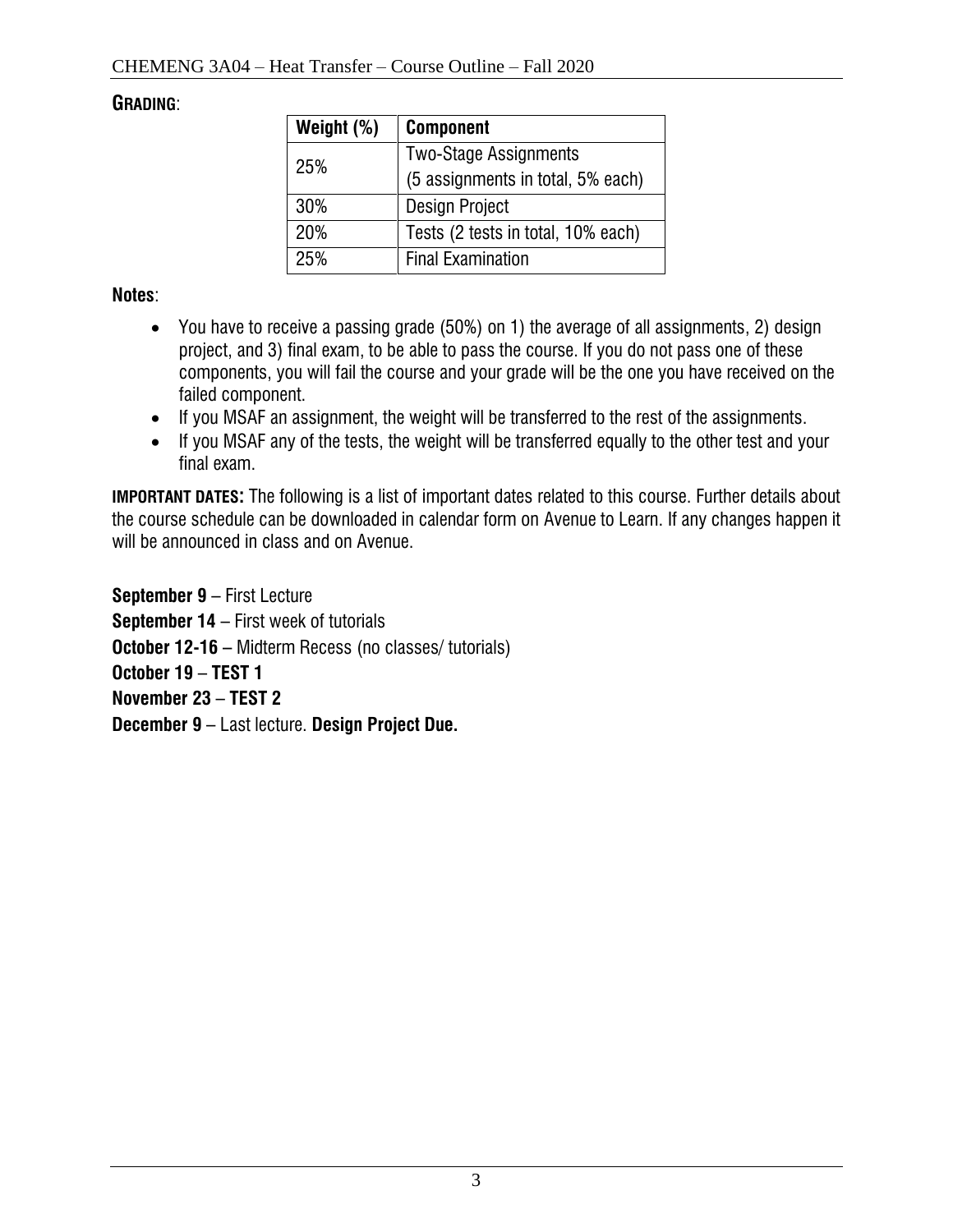## **Lecture Schedule**

Here is the general schedule for lectures. The topics are subject to change based on the general flow of the course.

| <b>Week</b>                    | <b>Lectures</b>    |                                                                                                                    |  |  |
|--------------------------------|--------------------|--------------------------------------------------------------------------------------------------------------------|--|--|
| 1                              | 9-Sep              | Intro                                                                                                              |  |  |
|                                | 10-Sep             | Heat Transfer (Conduction vs convection) & Introduction to Conduction                                              |  |  |
| $\overline{2}$                 | 14-Sep             | Energy Balance, 1D SS Conduction                                                                                   |  |  |
|                                | 16-Sep             | 1D SS Conduction Case studies with different BC                                                                    |  |  |
|                                | 17-Sep             | Thermal Resistance & Composite Walls                                                                               |  |  |
| 3                              | 21-Sep             | Intro to Convection & Combined case studies                                                                        |  |  |
|                                | 23-Sep             | Fourier's law, Temperature Gradient, Heat rate in Plane wall and tubes, temperature distribution                   |  |  |
|                                | 24-Sep             | Heat flux in sphere, Concept of U                                                                                  |  |  |
| 4                              | 28-Sep             | Introduction to heat exchangers, conduction-convection, U values, Temperature gradient, LMTD,<br>general equations |  |  |
|                                | 30-Sep             | T-H Diagram & Composite Curves                                                                                     |  |  |
|                                | $1-0ct$            | Heat Exchanger Network (HEN) Calculation                                                                           |  |  |
| 5                              | $5-0ct$            | <b>HEN Analysis</b>                                                                                                |  |  |
|                                | $7-0ct$            | HEN - Problem Table Algorithm (PTA)                                                                                |  |  |
|                                | 8-Oct              | Intro to ASPEN - Project Introduction                                                                              |  |  |
| <b>Midterm Recess-No Class</b> |                    |                                                                                                                    |  |  |
| 6                              | 19-0 <sub>ct</sub> | Transient Conduction - Lumped system                                                                               |  |  |
|                                | $21-0ct$           | Lumped system case studies                                                                                         |  |  |
|                                | 22-0ct             | Bi number for walls & radial systems                                                                               |  |  |
| 7                              | 26-Oct             | Case studies                                                                                                       |  |  |
|                                | 28-0ct             | Convection, boundary layer                                                                                         |  |  |
|                                | 29-0ct             | Nu, Pr, Appendix tables (state of materials and values)                                                            |  |  |
|                                | 2-Nov              | <b>External Convection</b>                                                                                         |  |  |
| 8                              | 4-Nov              | External Convection - Radial system                                                                                |  |  |
|                                | 5-Nov              | <b>External Convection - Case studies</b>                                                                          |  |  |
|                                | 9-Nov              | Tube banks                                                                                                         |  |  |
| 9                              | 11-Nov             | <b>Internal Convection</b>                                                                                         |  |  |
|                                | 12-Nov             | <b>Internal Convection Case studies</b>                                                                            |  |  |
| 10                             | 16-Nov             | <b>Free Convection</b>                                                                                             |  |  |
|                                | 18-Nov             | <b>Heat Exchangers</b>                                                                                             |  |  |
|                                | 19-Nov             | Heat Exchanger Design, LMTD                                                                                        |  |  |
| 11                             | 23-Nov             | Heat Exchanger Design, NTU                                                                                         |  |  |
|                                | 25-Nov             | Heat Exchanger Design, Case studies                                                                                |  |  |
|                                | 26-Nov             | Fins and extended surfaces                                                                                         |  |  |
| 12                             | 30-Nov             | Different BC for fins, fins efficiency                                                                             |  |  |
|                                | 2-Dec              | Heat sink and fin graphs                                                                                           |  |  |
|                                | 3-Dec              | 2D Heat Transfer - Shape Factor - Finite element                                                                   |  |  |
| 13                             | 7-Dec              | Segment Case studies                                                                                               |  |  |
|                                | 9-Dec              | Course & Exam Review                                                                                               |  |  |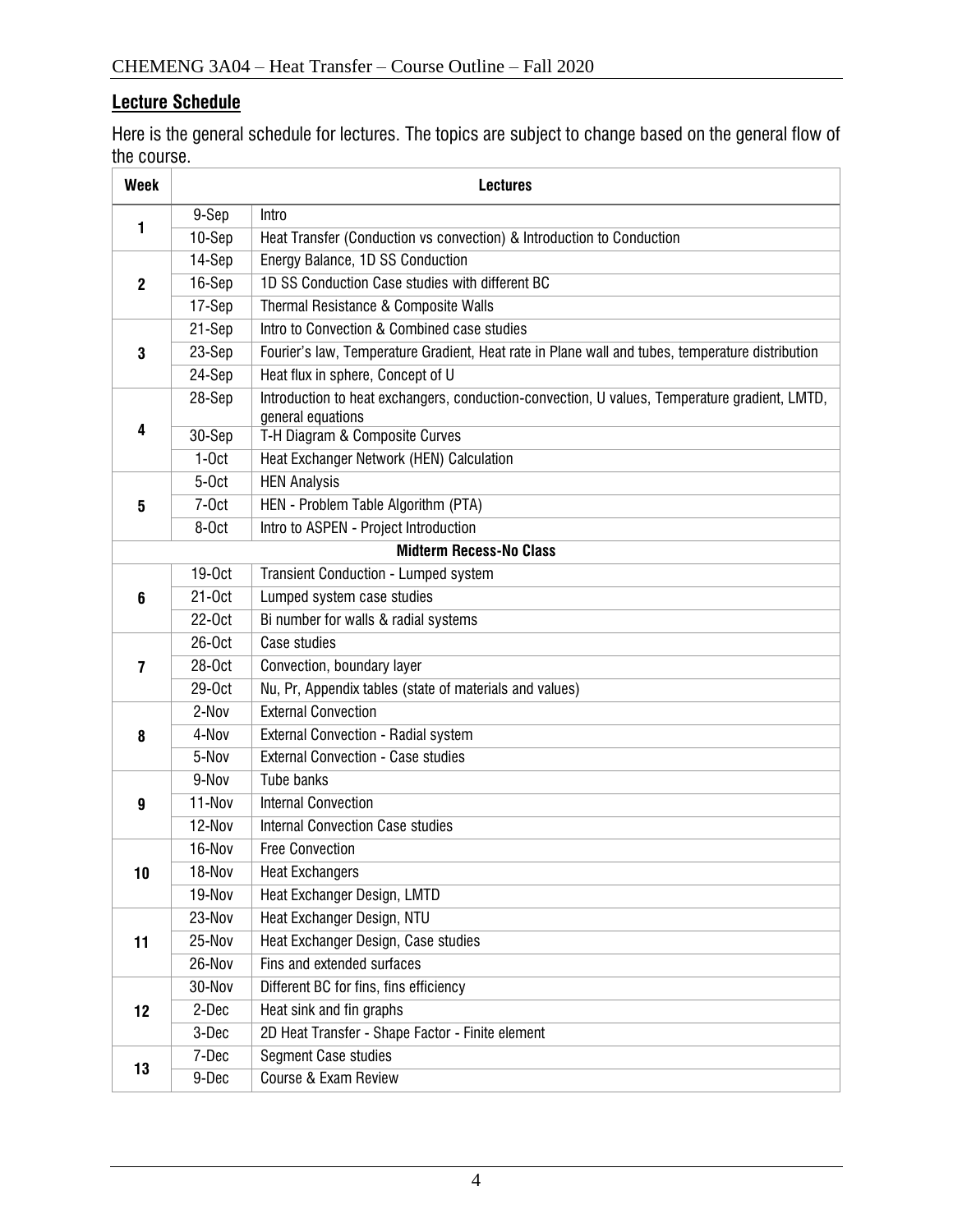## **Assignments**

The course assignments are in two-stage format. For the first stage, students work individually on the assignment questions and submit the work prior to their own tutorial class. The second stage of the assignment will be conducted during your own scheduled tutorial time. Stage 2 of the assignment has the same questions as stage 1 but will be done in a group of 2 or 3 students. 60% of your grade for each assignment is from stage 1, and 40% from stage 2. A demo on how assignments will be conducted in two-stage is delivered on first tutorial class.

Assignments will be posted on Avenue on the designated date, this date differs for each tutorial section, and is 4 days before the tutorial class. The announcements will be made on Avenue for each assignment.

Since the submission deadline of the second stage as well as assignment questions are different for each tutorial section, you SHOULD attend your own tutorial section to prevent any issues that may rise. If for a valid reason you can not attend your own tutorial class, you have to inform the instructor via email ahead of time. If tutorial starts and you have not notified the instructor, you will receive a grade of "zero" for the second stage of the assignment. In the event of an **excused** missed tutorial, the whole grade of the assignment will be based on stage 1 submission.

All of the assignments should be submitted as ONE pdf file via the drop box folder created on the Avenue. The deadlines are as follow:

- **Stage 1 (Individual submission):** By 11:59pm of the due date, this is the night before the day of your tutorial class. e.g. If you have your tutorial on Monday, you should submit your stage 1 of the assignment by 11:59pm of Sunday
- **Stage 2 (Group submission):** Is due by 75 minutes through your tutorial class. e.g. If you have your tutorial on Monday 10:30am – 12:20pm, your stage 2 submission Dropbox will be closed on Monday at 11:45am.

It is the student's responsibility to ensure that assignments are correctly submitted to the correct location (e.g. correct drop box), on time. **No late or wrong submissions will be accepted**.

Each student must submit their own solutions as the first stage submission. Solutions that are identical or close to identical will be penalized (usually zero and the infraction will be reported to the Academic Integrity office, McMaster).

The assignments are meant to prepare you for the tests and the final exam. To this end, please follow these guidelines:

- $\checkmark$  The work must be neat with intermediate calculations and assumptions shown (the final answer typically has very little value toward the total mark for the question).
- $\checkmark$  Failing to submit neat, legible assignments, the TA has the right to deduct up-to 30% off the final mark of the assignment.
- $\checkmark$  Consistent units must be shown at each step of your calculations.
- $\checkmark$  Use diagrams as part of your solution whenever possible.

**No make-up** assignments will be arranged. In the event of an **excused** missed assignment, the full percentage allotted to assignments in the final grade will be assigned by taking the average of all other assignments submitted.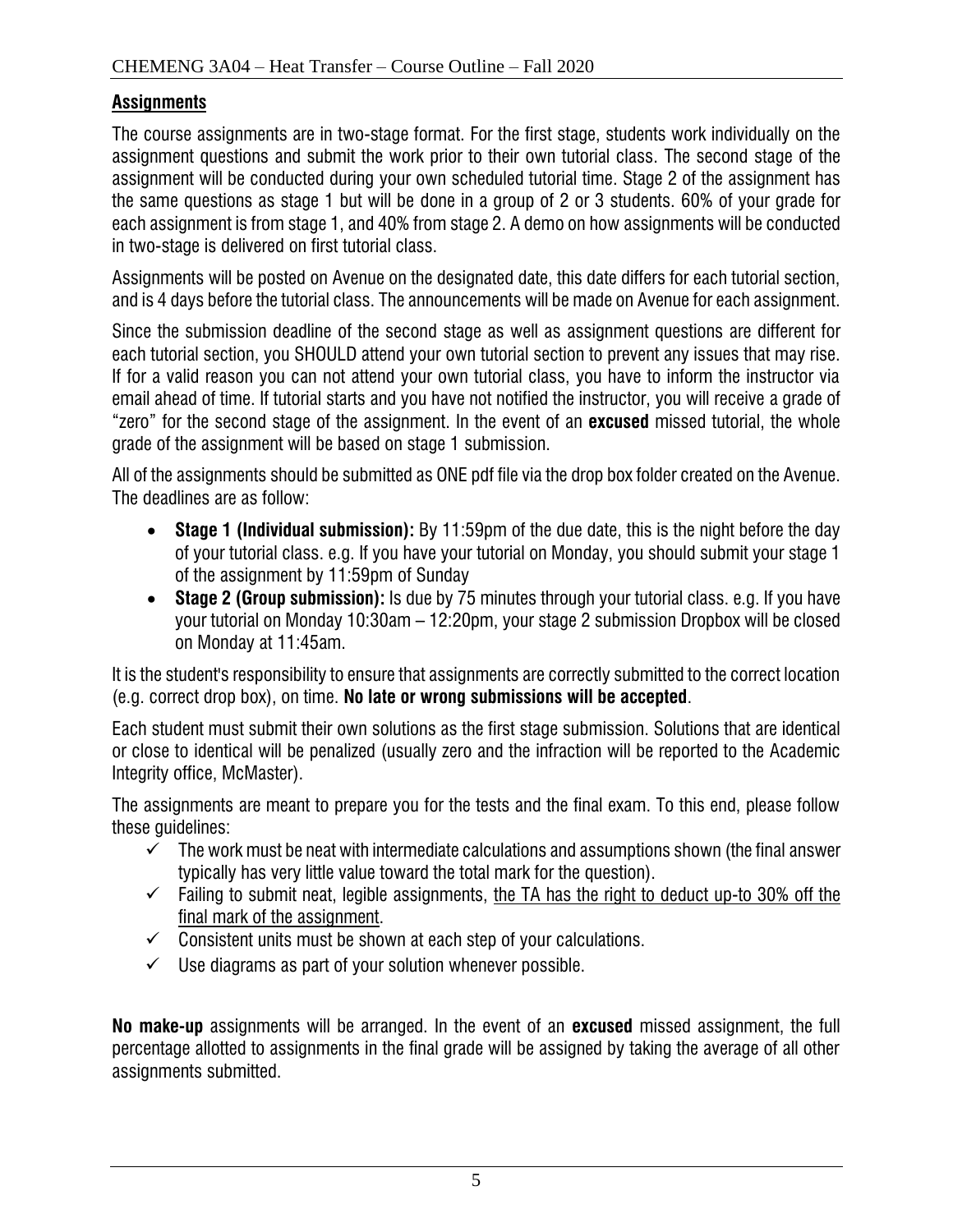# **Tutorials:**

Tutorials begin on the week of September 14 $^{\text{th}}$ . There are 3 types of tutorials for this course:

- Regular: In this tutorial, TAs will go through sample questions related to the topics that are covered in lecture.
- Assignment Stage 2: Prior to this tutorial, the assignment questions are posted. The first stage of each assignment which is an individual work, should be submitted by 11:59pm of the day before your own tutorial. During the tutorial, students work as a group (of 2or 3 students) on the second stage of the assignment with the same questions and submit one solution per group on Avenue Dropbox. In the remaining time of the tutorial, TAs will go through the solutions of the assignment.
- Aspen/ Project: During this tutorial you will be introduced to Aspen Plus software and will be trained on using the Aspen Energy Analyzer for your design project. You can use part of this tutorial time to work on your project as well.

| <b>Date</b>    | <b>Activity</b>              |
|----------------|------------------------------|
| Sep 14-18      | Regular                      |
| Sep 21-25      | Assignment 1- stage 2        |
| Sep 28-Oct 2   | Regular                      |
| Oct 5-9        | Assignment 2 - stage 2       |
| Oct 12-16      | Midterm Recess - No tutorial |
| Oct 19-23      | Aspen/project                |
| Oct 26-30      | Assignment 3 - stage 2       |
| <b>Nov 2-6</b> | Aspen/Project                |
| Nov 9-13       | Assignment 4 - stage 2       |
| Nov 16-20      | Regular                      |
| Nov 23-27      | Aspen/Project                |
| Nov 30-Dec 4   | Assignment 5 - stage 2       |

# **Tutorials Schedule**

# **Tests and Final Exam**

The tests and final exam are Open book. An Open Book means that you are allowed to use the course textbook and lecture, tutorial notes. Any evidence of copying or use of unauthorized aids will be treated as a case of academic dishonesty. The instructor reserves the right to adjust marks on tests or exams at her discretion. The allocated time for the tests includes the extra required time for electronic submission of the test. No late submissions will be accepted. The tests and final exam instructions will be posted on Avenue closer to the date.

**Design Project –** The design project will be posted by the end of September. You can work on the project during the term. Keep in mind that you will need to use the knowledge learned during the semester to complete the design project, so do not expect to be able to complete the project too early in the semester. Projects may be done in groups of up to 3 people, provided all names and student numbers are shown and a declaration is included on the last page that all group members contributed equally to the completion of the project. No late submission or MSAF will be accepted for the design project. The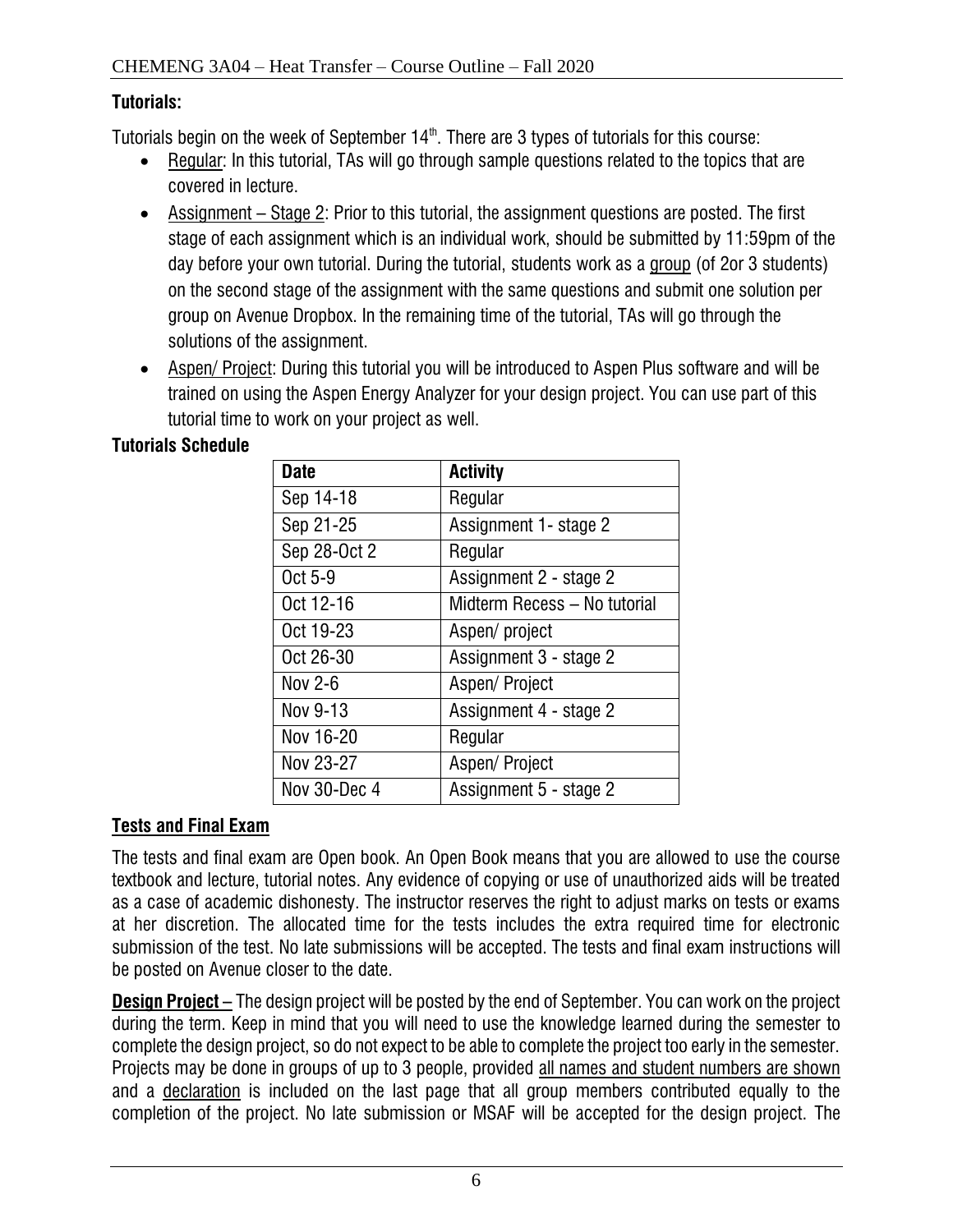details of instructions on how to do the design project will be posted with project package.

#### **Course Statements**

#### **Missed Tests**

Absence without a valid excuse for a test or exam will result in a grade of zero. If you have a legitimate medical/personal reason for missing a test or exam, you must complete the McMaster Student Absence Form and forward it to the instructor **within one week** of missed class activity to receive consideration for waived tests; otherwise, a mark of zero will be applied. No make-up tests will be arranged. See "Grading Section" for a full description of policies.

**Electronic Communication** – Class announcements will be communicated orally in class and via the message board on Avenue to Learn. You are responsible for monitoring Avenue for course updates; failure to do so will *not* be considered a valid reason for missed work.

#### **University Policy Reminders:**

#### **ACADEMIC INTEGRITY**

You are expected to exhibit honesty and use ethical behaviour in all aspects of the learning process. Academic credentials you earn are rooted in principles of honesty and academic integrity. **It is your responsibility to understand what constitutes academic dishonesty.**

Academic dishonesty is to knowingly act or fail to act in a way that results or could result in unearned academic credit or advantage. This behavior can result in serious consequences, e.g. the grade of zero on an assignment, loss of credit with a notation on the transcript (notation reads: "Grade of F assigned for academic dishonesty"), and/or suspension or expulsion from the university. For information on the various types of academic dishonesty please refer to the Academic Integrity Policy, located at <https://secretariat.mcmaster.ca/university-policies-procedures-guidelines/>

The following illustrates only three forms of academic dishonesty:

•plagiarism, e.g. the submission of work that is not one's own or for which other credit has been obtained.

•improper collaboration in group work.

•copying or using unauthorized aids in tests and examinations.

#### **AUTHENTICITY/PLAGIARISM DETECTION**

**Some courses may** use a web-based service (Turnitin.com) to reveal authenticity and ownership of student submitted work. For courses using such software, students will be expected to submit their work electronically either directly to Turnitin.com or via an online learning platform (e.g. A2L, etc. ) using plagiarism detection (a service supported by Turnitin.com) so it can be checked for academic dishonesty.

Students who do not wish their work to be submitted through the plagiarism detection software must inform the Instructor before the assignment is due. No penalty will be assigned to a student who does not submit work to the plagiarism detection software. **All submitted work is subject to normal verification that standards of academic integrity have been upheld** (e.g., on-line search, other software, etc.). For more details about McMaster's use of Turnitin.com please go to [www.mcmaster.ca/academicintegrity.](http://www.mcmaster.ca/academicintegrity)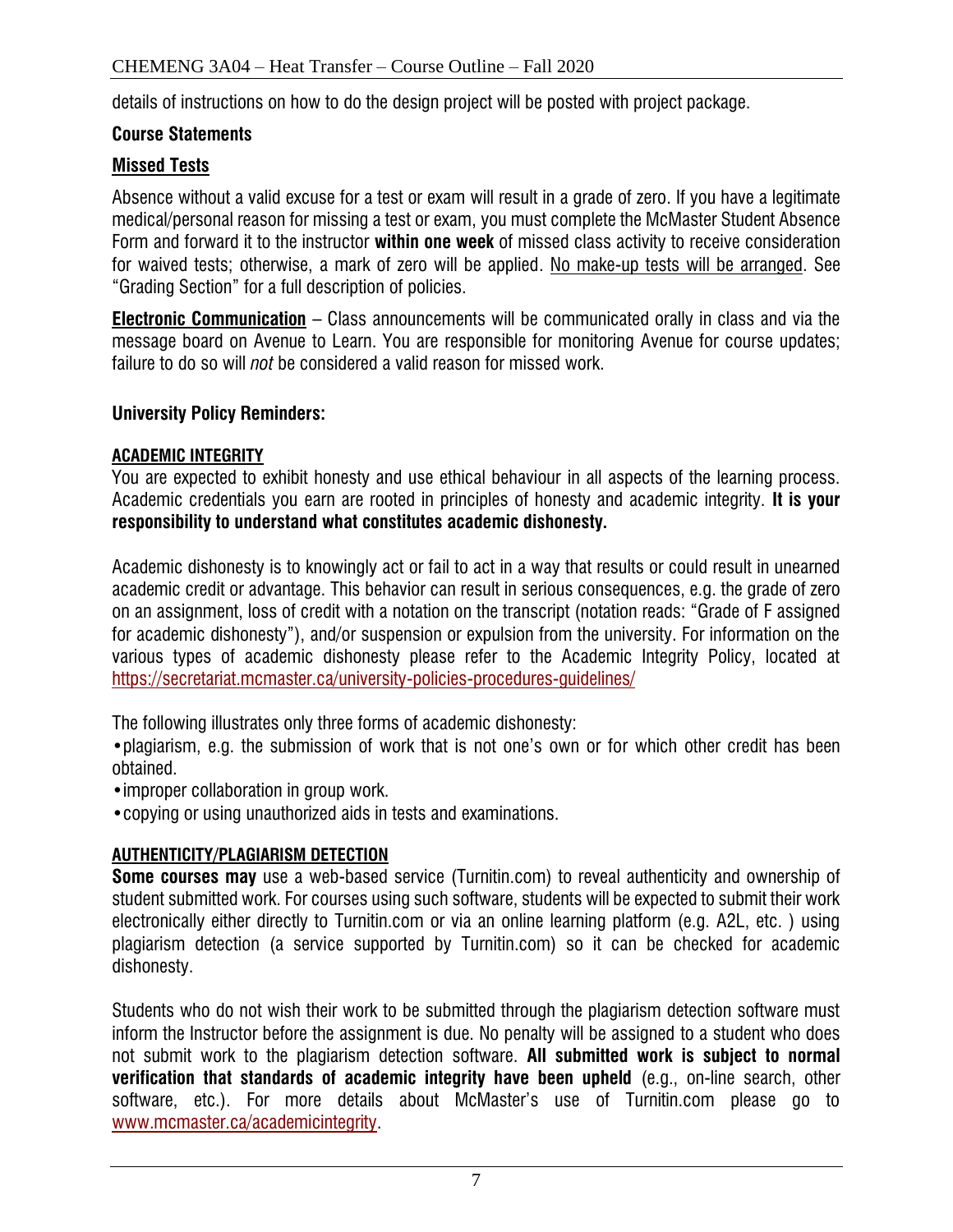#### **COURSES WITH AN ON-LINE ELEMENT**

**Some courses may** use on-line elements (e.g. e-mail, Avenue to Learn (A2L), LearnLink, web pages, capa, Moodle, ThinkingCap, etc.). Students should be aware that, when they access the electronic components of a course using these elements, private information such as first and last names, user names for the McMaster e-mail accounts, and program affiliation may become apparent to all other students in the same course. The available information is dependent on the technology used. Continuation in a course that uses on-line elements will be deemed consent to this disclosure. If you have any questions or concerns about such disclosure please discuss this with the course instructor.

#### **ONLINE PROCTORING**

**Some courses may** use online proctoring software for tests and exams. This software may require students to turn on their video camera, present identification, monitor and record their computer activities, and/or lock/restrict their browser or other applications/ software during tests or exams. This software may be required to be installed before the test/exam begins.

#### **CONDUCT EXPECTATIONS**

As a McMaster student, you have the right to experience, and the responsibility to demonstrate, respectful and dignified interactions within all of our living, learning and working communities. These expectations are described in the Code of Student Rights & Responsibilities (the "Code"). All students share the responsibility of maintaining a positive environment for the academic and personal growth of all McMaster community members, **whether in person or online**.

It is essential that students be mindful of their interactions online, as the Code remains in effect in virtual learning environments. The Code applies to any interactions that adversely affect, disrupt, or interfere with reasonable participation in University activities. Student disruptions or behaviours that interfere with university functions on online platforms (e.g. use of Avenue 2 Learn, WebEx or Zoom for delivery), will be taken very seriously and will be investigated. Outcomes may include restriction or removal of the involved students' access to these platforms.

# **ACADEMIC ACCOMMODATION OF STUDENTS WITH DISABILITIES**

Students with disabilities who require academic accommodation must contact Student Accessibility Services (SAS)at 905-525-9140 ext. 28652 or sas@mcmaster.ca to make arrangements with a Program Coordinator. For further information, consult McMaster University's Academic Accommodation of Students with Disabilities policy.

# **REQUESTS FOR RELIEF FOR MISSED ACADEMIC TERM WORK**

McMaster Student Absence Form (MSAF): In the event of an absence for medical or other reasons, students should review and follow the Academic Regulation in the Undergraduate Calendar "Requests for Relief for Missed Academic Term Work".

# **ACADEMIC ACCOMMODATION FOR RELIGIOUS, INDIGENOUS OR SPIRITUAL OBSERVANCES (RISO)**

Students requiring academic accommodation based on religious, indigenous or spiritual observances should follow the procedures set out in the RISO policy. Students should submit their request to their Faculty Office *normally within 10 working days* of the beginning of term in which they anticipate a need for accommodation or to the Registrar's Office prior to their examinations. Students should also contact their instructors as soon as possible to make alternative arrangements for classes, assignments, and tests.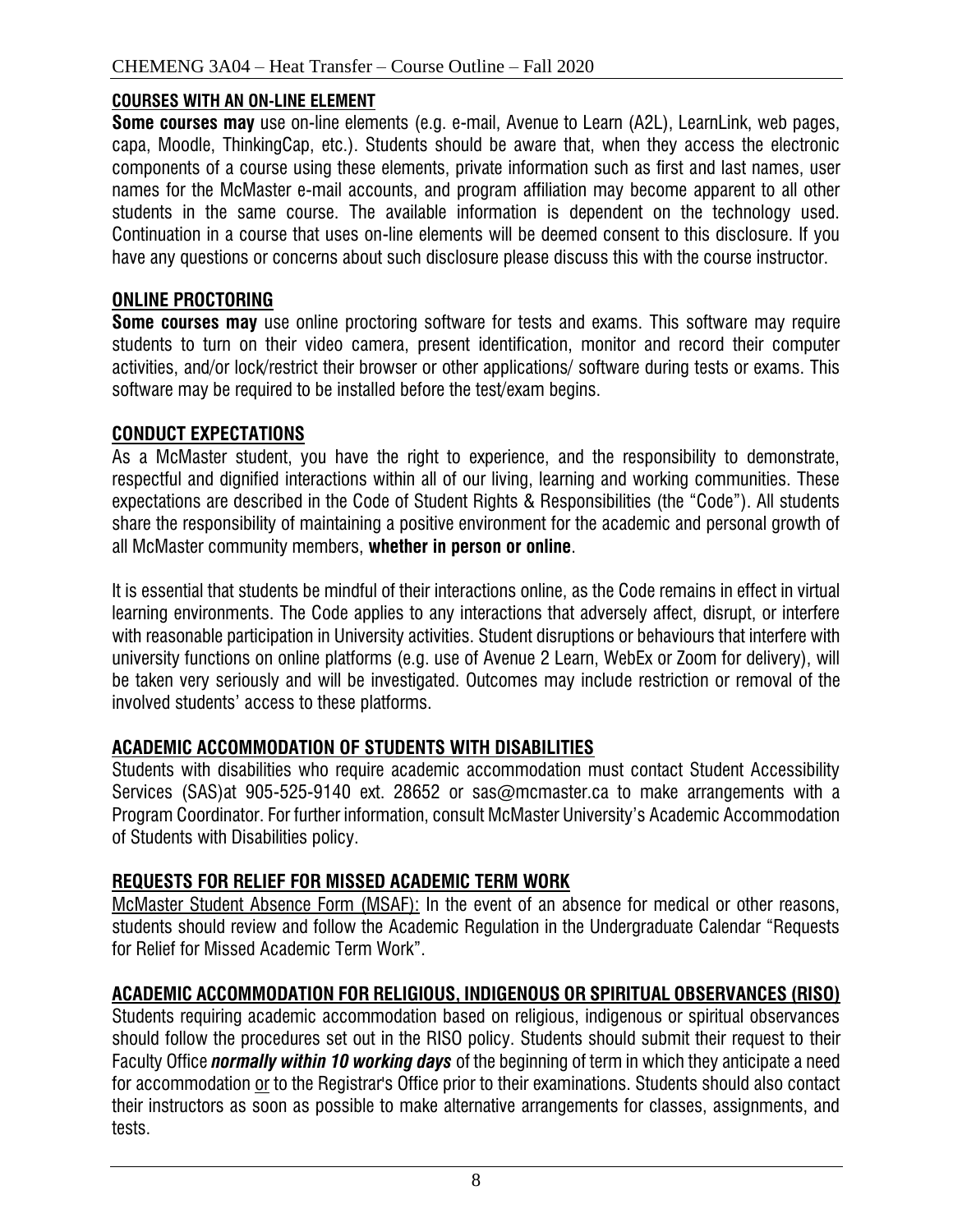## **COPYRIGHT AND RECORDING**

Students are advised that lectures, demonstrations, performances, and any other course material provided by an instructor include copyright protected works. The Copyright Act and copyright law protect every original literary, dramatic, musical and artistic work, **including lectures** by University instructors. The recording of lectures, tutorials, or other methods of instruction may occur during a course. Recording may be done by either the instructor for the purpose of authorized distribution, or by a student for the purpose of personal study. Students should be aware that their voice and/or image may be recorded by others during the class. Please speak with the instructor if this is a concern for you.

# **EXTREME CIRCUMSTANCES**

The University reserves the right to change the dates and deadlines for any or all courses in extreme circumstances (e.g., severe weather, labour disruptions, etc.). Changes will be communicated through regular McMaster communication channels, such as McMaster Daily News, A2L and/or McMaster email